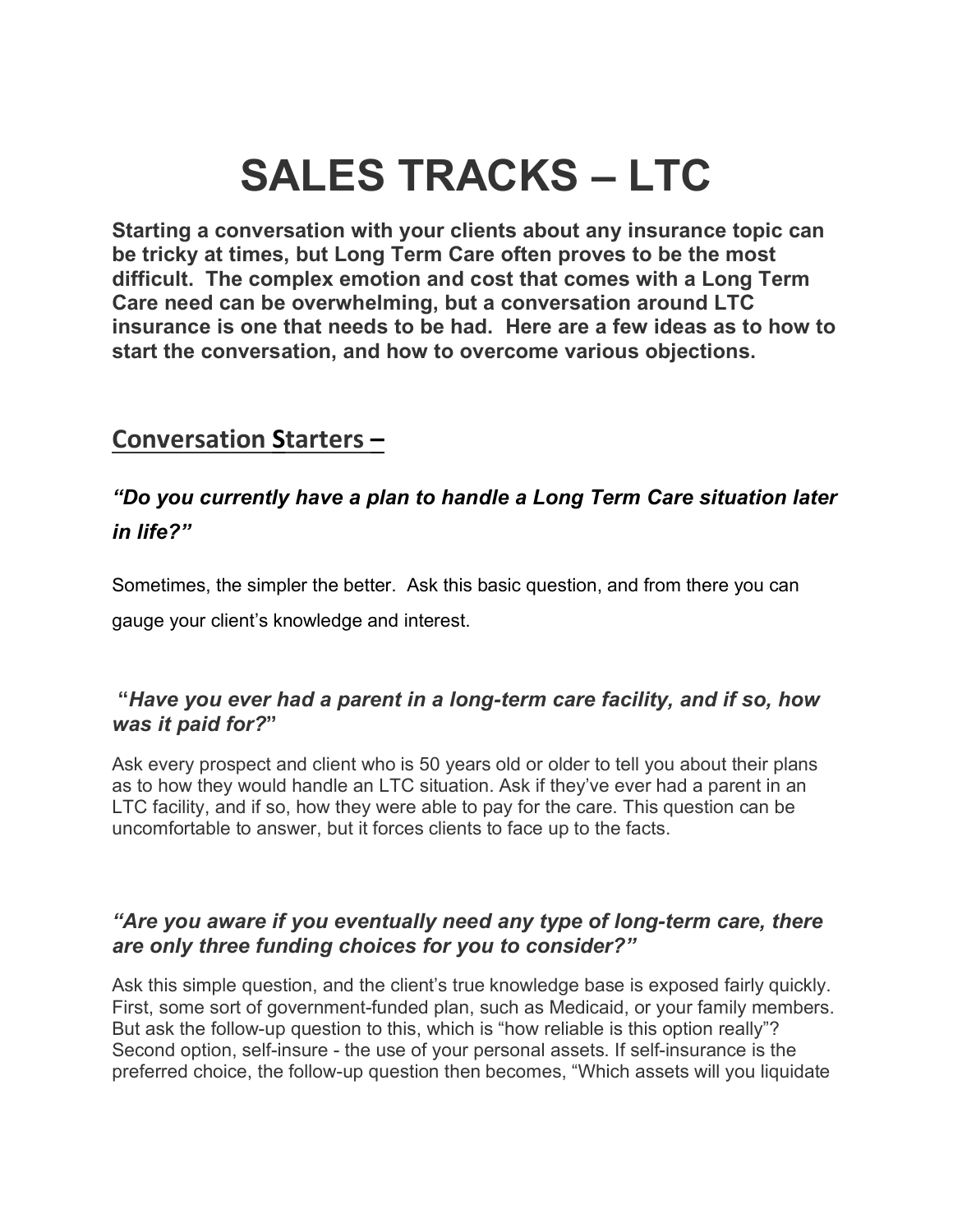first?" And then there's the third choice, a personally owned LTC-type insurance policy — which places the owner/insured in control.

# *"Are you aware you can buy Long Term Care on a life insurance chassis, guaranteeing money back from the policy? And did you know you can buy these policies with qualified money?"*

This is a great approach for someone you have already spoken to about Long Term Care, or for someone you know to be an informed customer. This is also a great way to re-ignite the LTC discussion with a client who has turned you down or put you off in the past.

## **Overcoming objections -**

Prospects generally don't state their real objections. There's typically something deeper and, unless you flush out all the objections, the prospect will lead you away from the real issue that keeps them from acting.

#### **OBJECTION - "I Don't Think I'll Ever Need It"**

To this, simply say "other than thinking that you may not need it, is there anything else that stops you going forward with this today?" Often you hear that they're not certain what their children will say. "So Mr. Prospect, let's assume you spoke to your children today, and they said it was a great idea, would you want to get this started now, or is there anything else you need to know?" If they said they will take care of you, is that what you really want for them to do? The real objection may be that they just don't want to spend the money. When that seems to be the obstacle, say something like, "so, let's assume you have \$6,000 a month that you are able to spend today for 2-3 years" and let them come to their own conclusion as to which is better-- \$3,000 a year or \$6,000 a month. Then take it out to 30 years when the cost of the care will